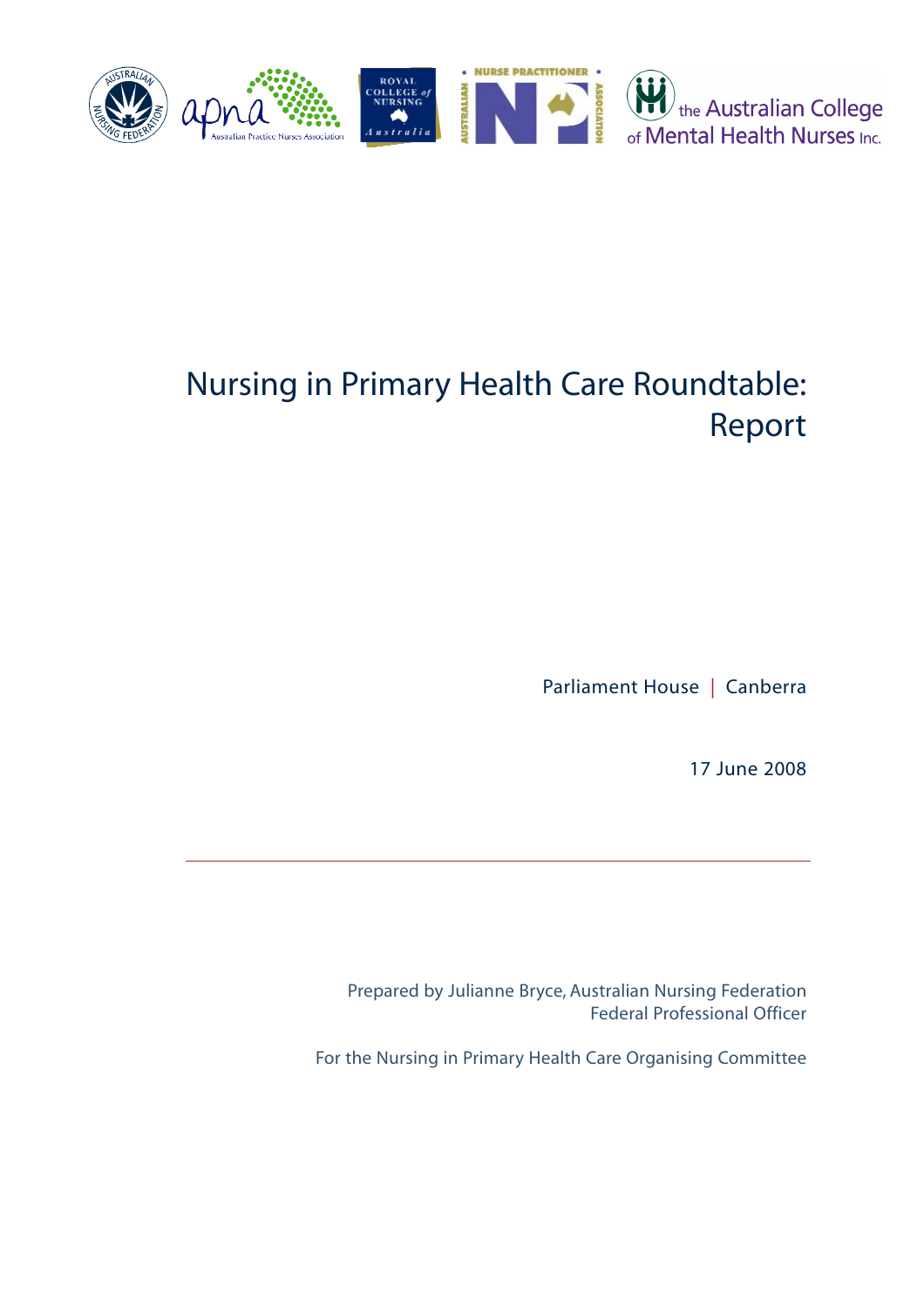## Introduction

The Nursing in Primary Health Care Roundtable was held at Parliament House, Canberra, on 17 June 2008. The forum was attended by representatives from nursing and medical organisations, senior bureaucrats from the Department of Health and Ageing, and personnel from the office of the Minister for Health and Ageing (Refer Attachment A). The Honorable Nicola Roxon MP, Minister for Health and Ageing, was able to be present during the morning to participate in a panel discussion.

#### Background

The Nursing in Primary Health Care Roundtable was organised by five national nursing organisations to inform the current debate around health reform and the funding and delivery of primary health care. The forum provided a particular focus on improving consumer access to the safe and effective care that nurses already provide. The aim was to discuss with other health professions the role of registered nurses and nurse practitioners (and the regulatory frameworks that support them) in the delivery of primary health care.

The planning committee included the Australian Nursing Federation, the Australian Practice Nurses Association, the Australian Nurse Practitioners Association, Royal College of Nursing, Australia and the Australian College of Mental Health Nurses. These five organisations developed a consensus statement (Refer Attachment B) in the lead up to the roundtable which provided background to discussions on the day.

#### Roundtable Overview

The meeting was jointly facilitated by Ged Kearney, Federal Secretary, Australian Nursing Federation and Belinda Caldwell, Chief Executive Officer, Australian Practice Nurses Association.

Throughout the day, invited speakers gave presentations on:

- the evidence for the effectiveness of primary health care nursing roles;
- protecting the public nursing regulation, legislation and policy; and
- options for funding models

Presentations were followed by facilitated group discussions regarding the barriers, enablers and solutions for nursing roles in primary health care.

The Minister for Health and Ageing, the Honorable Nicola Roxon MP, contributed to a panel discussion on nursing regulation, legislation and policy. The Minister was supportive of the roundtable and interested in the outcomes of discussions. She emphasised that reforms must provide safe, consumer focused, cost effective health care readily available to all Australians. All parties acknowledged the need for collaborative action in terms of primary health care and workforce reform.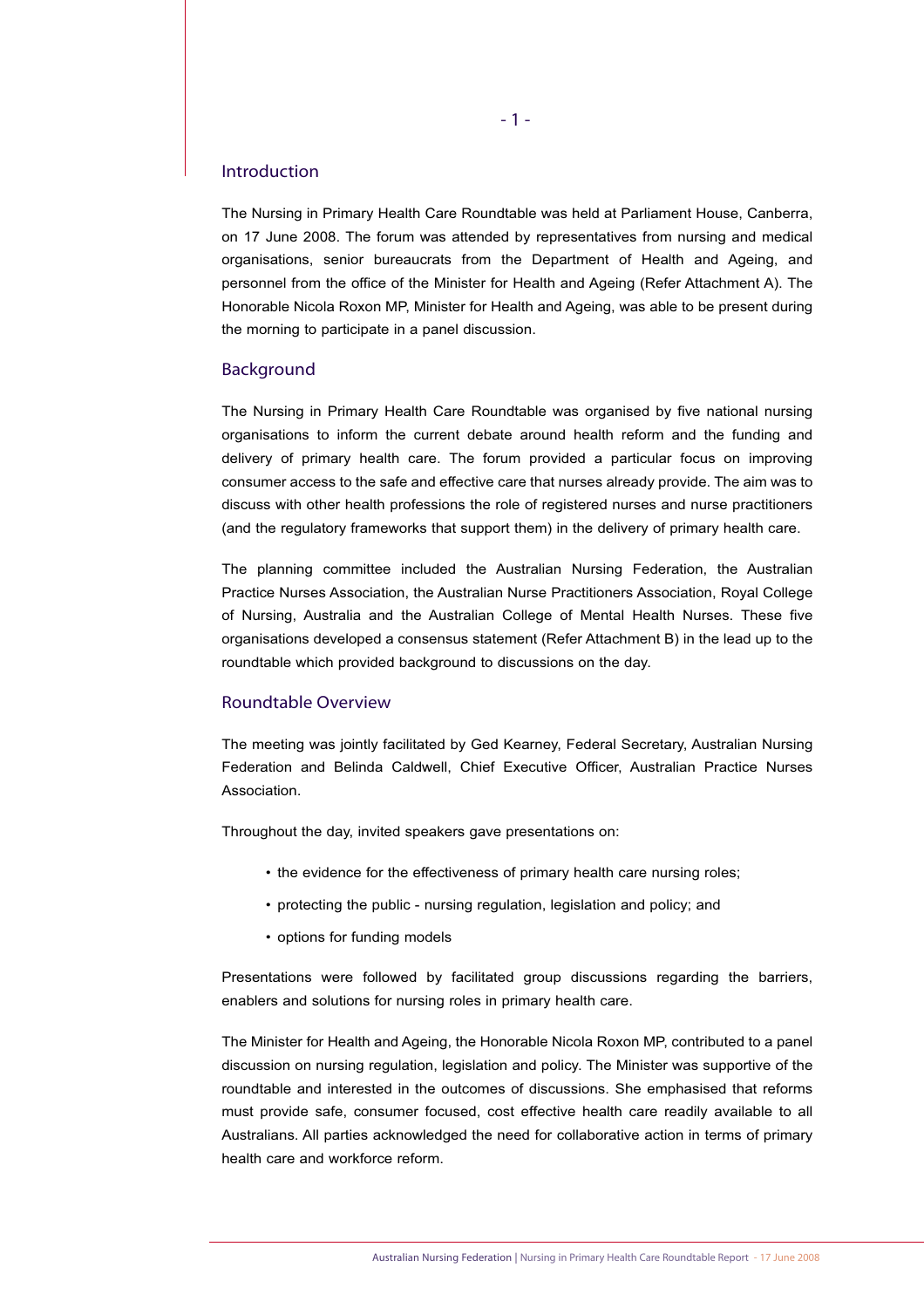The Roundtable afforded nursing groups the opportunity to provide examples of the benefits that nurses bring to consumers of primary health care and to express their concerns about the historical, professional, legislative and funding barriers that prevent them from providing care to the full scope of their practice. The examples provided demonstrated the capacity of professional nurses to make complex clinical judgements in collaboration with other health professionals in the primary health care setting. The need to improve service delivery models to better utilise the role of registered nurses in primary health care, and the need for improved education and career pathways for nurses in primary health care, were acknowledged.

Nursing organisations were in agreement as to the importance of nurse practitioners being able to access the Pharmaceutical Benefits Scheme (PBS) when prescribing, as part of their role.

In order to deliver appropriate primary health care it was identified that there is a need for a service delivery model that considers the people required to do the work, both the paid and the unpaid health workforce. It is widely accepted in Australia and internationally that multidisciplinary models of care are necessary to deliver comprehensive, consumercentred primary health care services. It was acknowledged that there needs to be greater inter-professional understanding of the roles of all the health professions in the delivery of health care and the need for health professionals to trust and respect one another. To achieve this and build sustainability in health care, interdisciplinary education and training in effective team work would be required.

The focus of health care must be on the patient journey and ease of access to services for the consumer. The need to shift from a traditional hierarchical health system with knowledge and power vested in the medical professions to a health system where partnerships with consumers and cooperative and collaborative professional practice, was discussed. Shared learning for health professionals and consumers of health services was also seen as necessary to build shared capacity to meet future health needs. This approach acknowledges the vital role of health consumers in effective partnerships with the health system.

There was a general recognition that Australia has a major challenge to deliver effective, equitable health care everywhere for everyone. In order for this to be achieved, approaches to health care delivery and funding needs to be flexible. It was identified that nursing and medical groups had not yet reached consensus in relation to nurse practitioner access to PBS, though participants expressed a willingness to further explore the role of nursing in primary health care and to continue the discourse.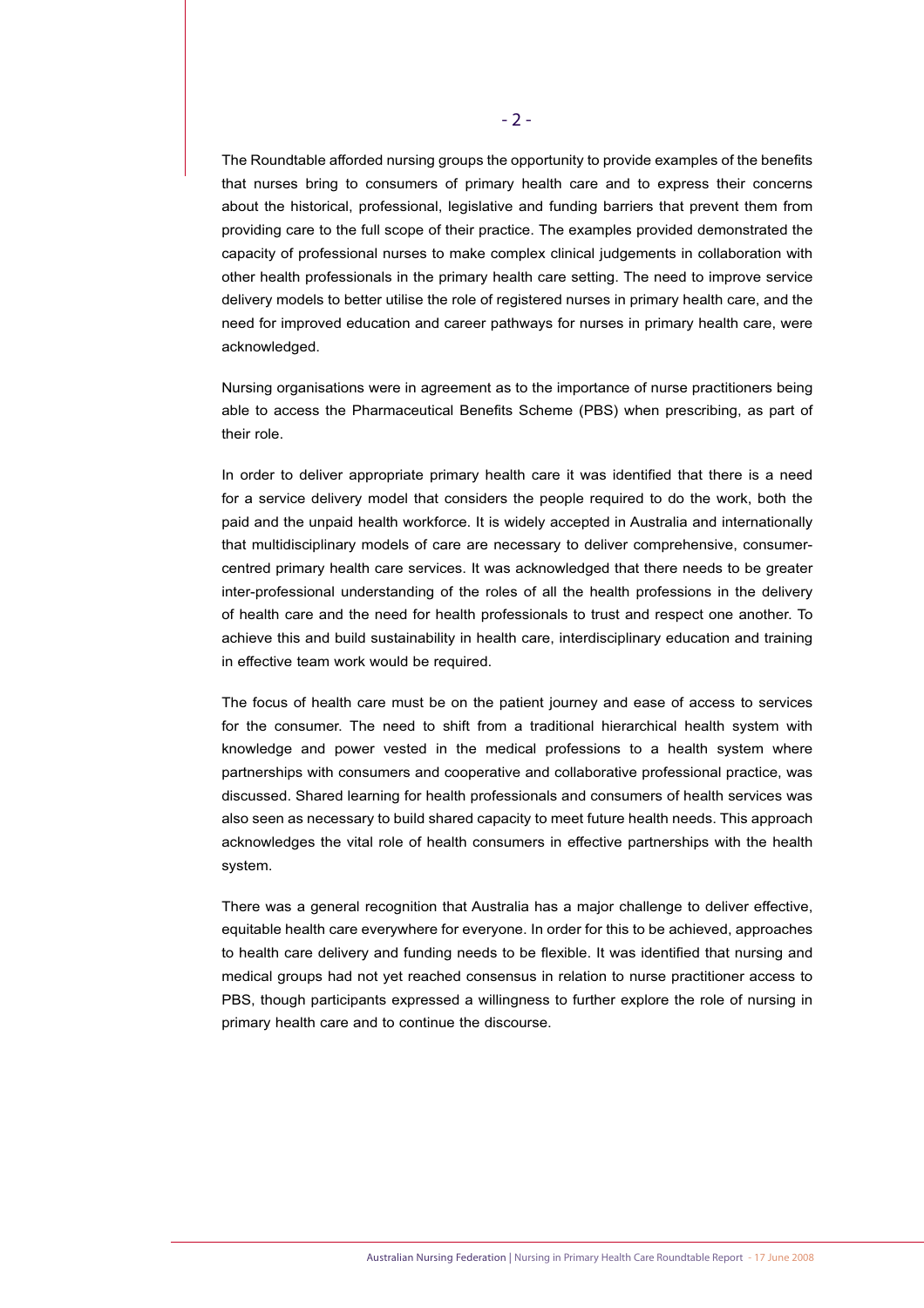## Roundtable Program

## *Aim*

To discuss the role of advanced registered nurses and nurse practitioners in the delivery of primary health care to the population of Australia.

**10:00** Welcome and opening remarks: Ged Kearney, Federal Secretary, ANF and

Belinda Caldwell, Chief Executive Officer, APNA

- **10:10** Introductions / expectations of the day
- **10.30** Advanced nursing practice from primary care to primary health care what is the evidence for effectiveness of the role?

Presentation: Professor Desley Hegney

**11.00** Protecting the public – nursing regulation, legislation and policy

Panel discussion: Federal Minister for Health, the Honorable Nicola Roxon

MP, Ms Amanda Adrian and Professor Mary Chiarella

- **12:00** Lunch/Break
- **12:15** Options for funding models

Presentation: Mr Ian Watts

- **12:45** Facilitated discussion of barriers, enablers and solutions: Ged Kearney, facilitator
- **2:30** Facilitated discussion on future directions: Belinda Caldwell, facilitator
- **3:00** Doorstop / Media Conference
- **3.10** Close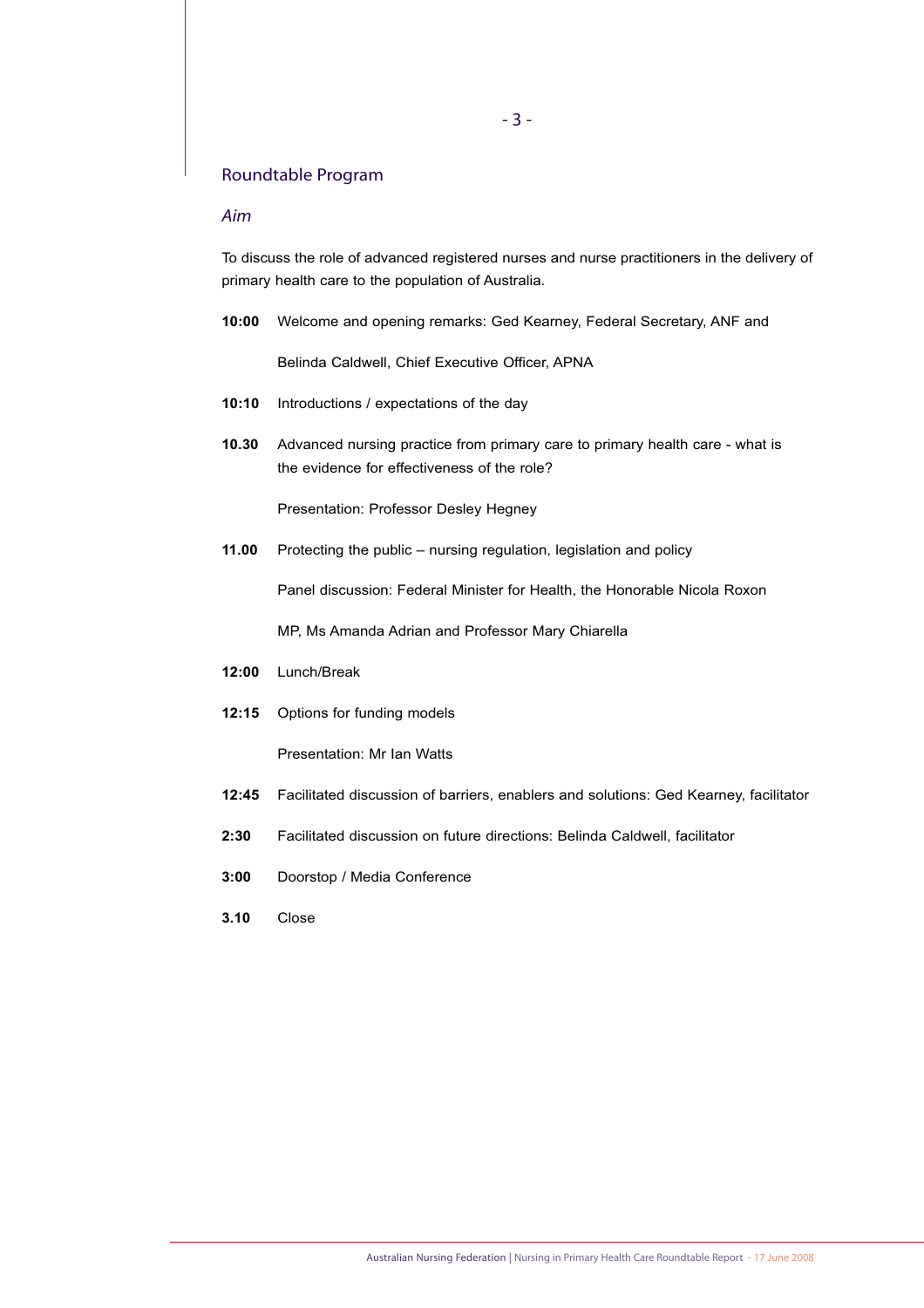#### Overview of Speaker Presentations

Presentation: Advanced nursing practice from primary care to primary health care - what is the evidence for effectiveness of the role?

## Professor Desley Hegney

Professor Desley Hegney's presentation explored the advanced practice role in primary health care nursing and examined the evidence for the effectiveness of the role.

There is a broad role and a broad context of practice for nurses working in primary health care. Registered nurses and nurse practitioners are working as school nurses, occupational health nurses, community nurses, general practice nurses, rural nurses, remote area nurses, sexual health nurses, mental health nurses and maternal and child health nurses. None of these roles are new.

Professor Hegney presented the findings of a number of studies, one looking at doctor/ nurse substitution and three looking at nurse-led care in primary care settings. Findings of the nurse-led care studies include:

- health outcomes similar for doctors and nurses;
- high levels of patient compliance and satisfaction; and
- delivery of high quality care.

The role of the nurse will change depending on the practice environment. The way the service is delivered and what is delivered is influenced by many issues including policy, legal, industrial and organisational factors. Primary health care is central to the effective operation of the rest of the health system and should be culturally appropriate, accessible and involve community participation. Our current primary health care service is inefficient, ineffective and unsustainable.

Another primary health care environment is that of the nurse-led clinic. Nurse- led clinics are defined as clinics providing a service for the consumer which is managed and staffed solely by nurses, with the ability to assess or treat and consult or refer the consumer to other health disciplines.

The Joanna Briggs Institute undertook a systematic review and published a best-practice sheet on nurse-led clinics for adults with coronary heart disease. These clinics were reported to focus on health rather than illness and emphasize life management rather than diagnosis and intervention. They also provide a greater scope for autonomy of nursing practice.

Findings of a UK systematic review on nurse-led clinics for adult cardiac patients found that interventions focused on good primary health care (education, assessment, consultations and follow-up). Overall clinical outcomes, quality of life, general health and lifestyle did improve. These clinics are effective and an appropriate adjunct to GP care provided the nurses have adequate training for this role and patient expectations are managed.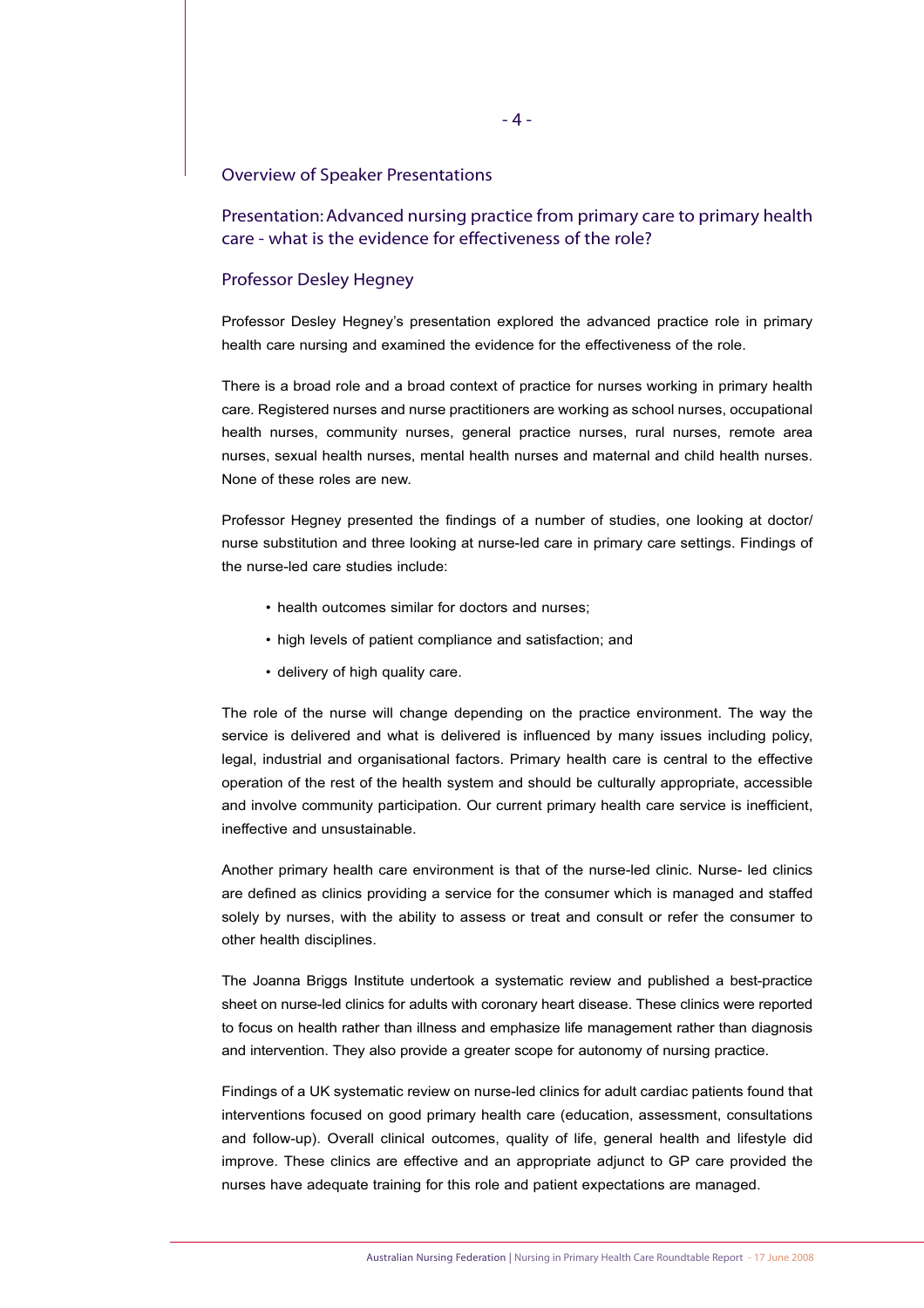An overview of two current studies being undertaken in Australia was provided - the registered nurse in an advanced role in a general practice environment and the nurse practitioner providing care to chronic kidney disease (CKD) patients in an acute hospital in a CKD clinic. These studies have been funded by the Australian Research Council and the National Health and Medical Research Council respectively.

People with chronic diseases are poorly managed in the primary health care environment. The current model where the GP leads the care is unsustainable and alternatives need to be found. There is an opportunity to change the focus in primary health care. More of the health dollar needs to be spent on prevention rather than our illness focused system. There is a need to develop community awareness that health professionals don't only deliver care to those who are 'sick'.

A collaborative model of care is required with health professionals respecting each others roles. Prevention is essential but for patients with early disease, better management is required. This is the role of the nurse.

## Panel Discussion: Protecting the public – nursing regulation, legislation and policy

### Ms Amanda Adrian

Amanda Adrian spoke about the processes of regulation for the nursing and midwifery profession in Australia. This demonstrated the sound framework that exists to protect the public in the regulation of these professions – with professional conduct, professional performance, and the health of nurses and midwives all able to be monitored and concerns addressed through strong regulatory processes.

Nursing and midwifery practice in Australia is regulated through a range of mechanisms, which include:

- legislation for the registration and licensure of nurses and midwives;
- common and criminal law;
- delegated legislation regulations, rules, by-laws, notices etc;
- policies of governments, nursing and midwifery regulatory authorities (NMRAs), employers and professional bodies;
- guidelines and procedures of governments, NMRAs, employers and professional bodies.

Professional codes of ethics, codes of conduct, professional practice standards and employer policy and practice standards all influence nursing and midwifery practice. All these provide support for nurses and midwives, as autonomous regulated professionals, to determine their own scope of practice – scope of practice being the roles, functions, responsibilities, activities and decision-making that an individual nurse or midwife is educated, authorised and competent to perform.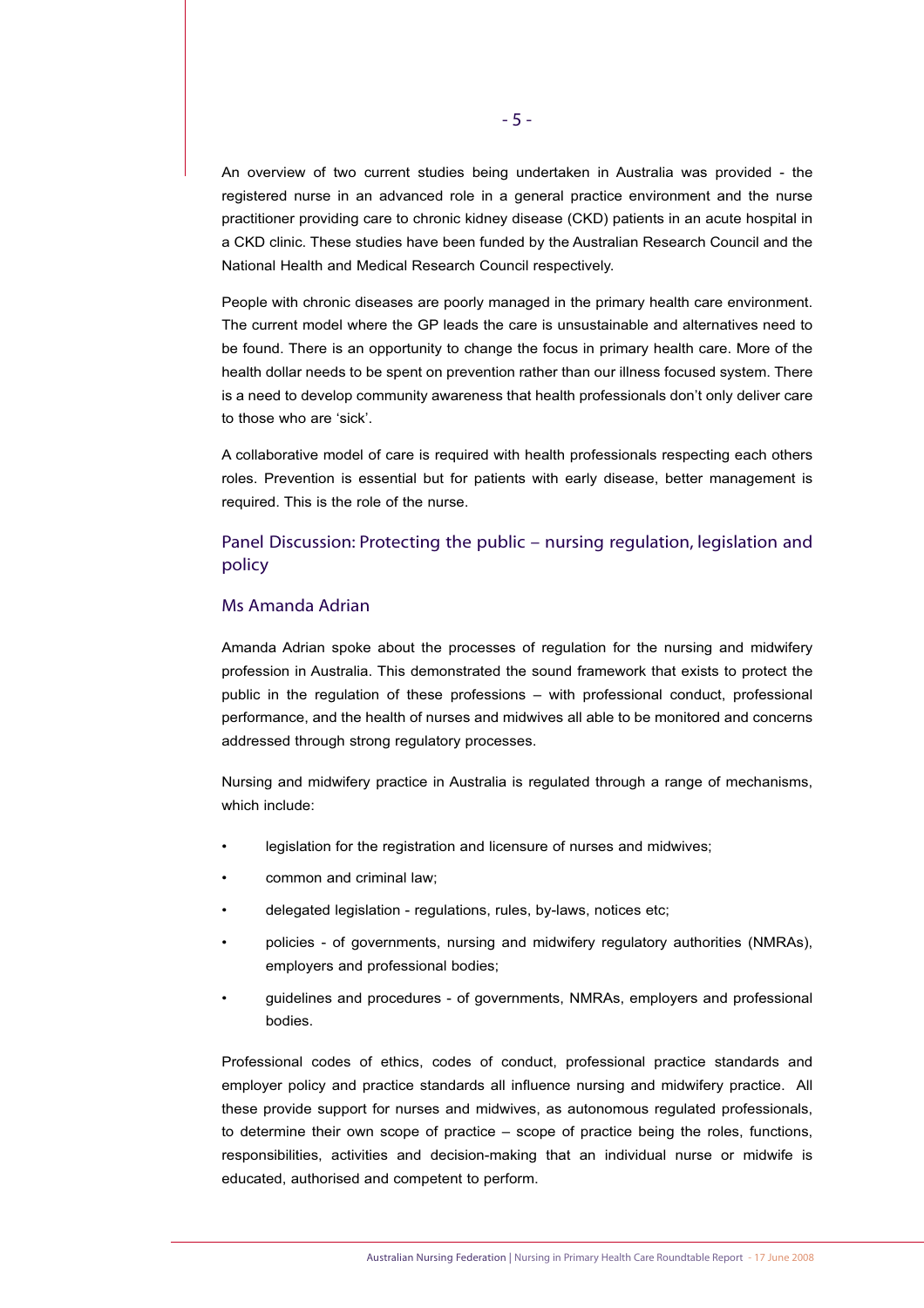#### Professor Mary Chiarella

Professor Mary Chiarella spoke on the role of nurses and midwives in scaling up primary health care, a 2008-2009 project of the Office of Nursing and Midwifery at the World Health Organisation (WHO). Professor Chiarella presented an overview of the compendium of nurse-led primary health care which comprised 37 case studies across 28 countries.

The foci of the case studies were:

- prevention and control of locally endemic diseases
- health promotion
- promotion of food supply and proper nutrition, adequate supply of safe water and sanitation
- maternal and child health immunisation and school health
- appropriate treatment of common diseases and illnesses
- provision of essential medications
- provision of mental health services
- telehealth
- health promotion and illness prevention in chronic disease and with the elderly
- preparation and support of an appropriately qualified primary health care workforce.

The main needs of the populations served in these case studies included: the needs of the chronically ill and elderly; basic social and infrastructure needs; psychological and mental health needs; maternal and child health needs; and acute care needs.

Professor Chiarella identified that, for success, policy infrastructure required democratic engagement and empowerment of both staff and community. Ownership of programs by local communities was fundamental to sustainability and built self-esteem and self-belief. Education and information provision were seen as primary health care cornerstones. Projects needed to have clear goals and to set out unambiguously the expectations of health professional and community members. Successful primary health care projects needed to use evidence-based standards, guidelines and interventions; have access to shared electronic records and the internet for obtaining information; and collect good data on outcomes and demographics.

Key challenges to nurse-led primary health care are a lack of reliable and adequate funding and resources and narrow thinking about the capacity of staff to take on new roles. Nurse-led primary health care requires sustainable funding; access to medications, medical supplies, equipment, textbooks and electronic resources; and appropriately prepared staff.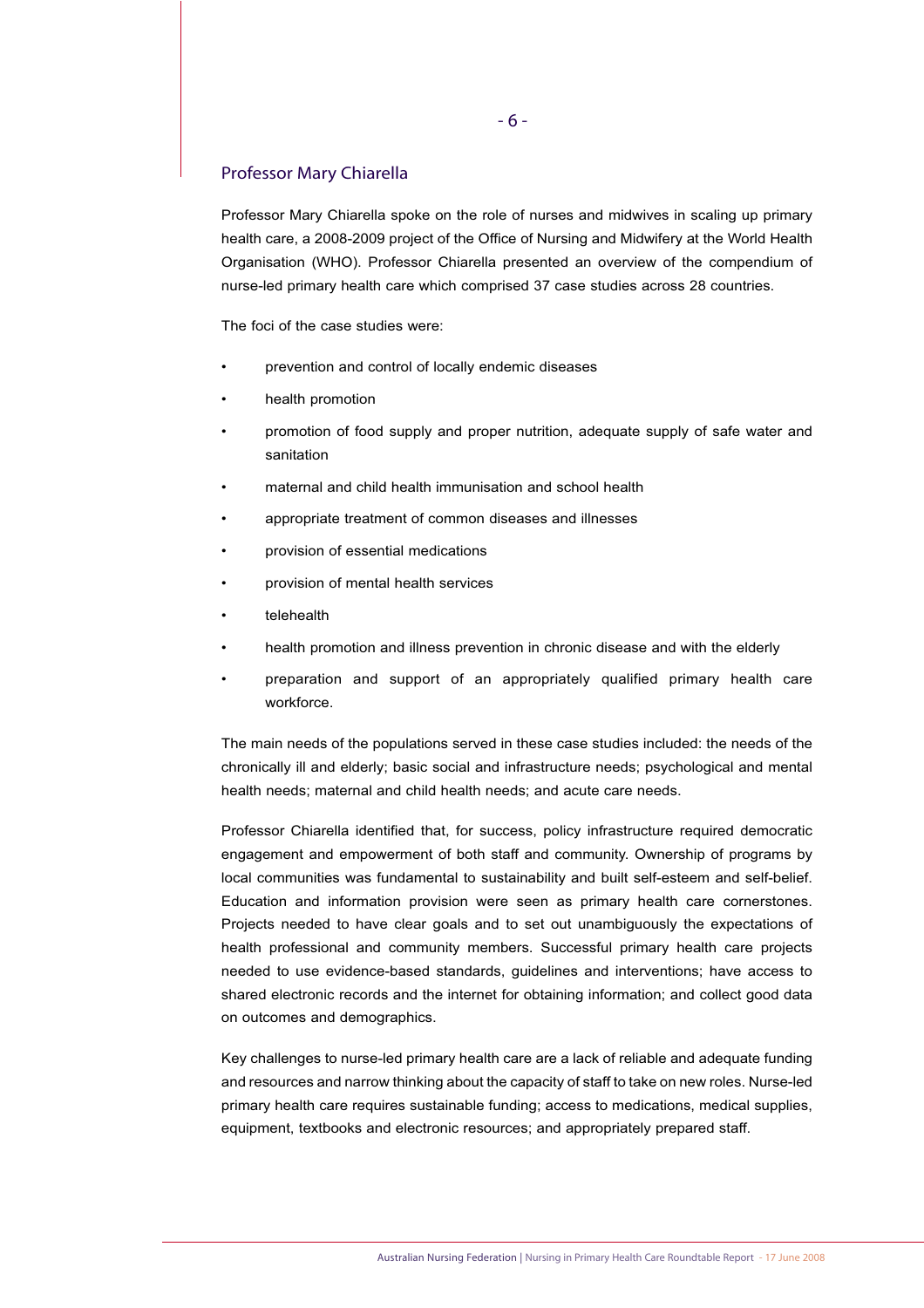## Presentation: Options for funding models

## Mr Ian Watts

Ian Watts explored the issues around funding advanced nursing practice. In primary health care the focus is on the funding. Health professionals, generally, follow economic incentives. However, there are powerful non-economic incentives, especially in a selfregulated environment.

Funding needs to be provided for population health; preventative care; acute care; management of chronic illness; quality assurance/improvement; research; group and individual activities.

Options for funding include:

- fee-for-service;
- capitation;
- salary;
- grant;
- fund complexity/intensity;
- pay for performance.

Fee-for-service encourages volume but there are problems where there are few health professionals and this funding has few levers to encourage quality. Capitation discourages fragmentation of care but is problematic where risk-adjustment is needed. Salary provides security of income but is associated with lower productivity than fee-for-service. Grants provide flexibility and predictability of spend.

Funding provision also needs to address who is funded - patients, individual professionals, practices or communities.

In conclusion, a mixed payment model was recommended. Although it doesn't completely eliminate the problems, it reduces the problems with each mode of funding. It is necessary to consider which models of payment are in the mix, which functions are paid for and which proportion of funding is allocated to each mode.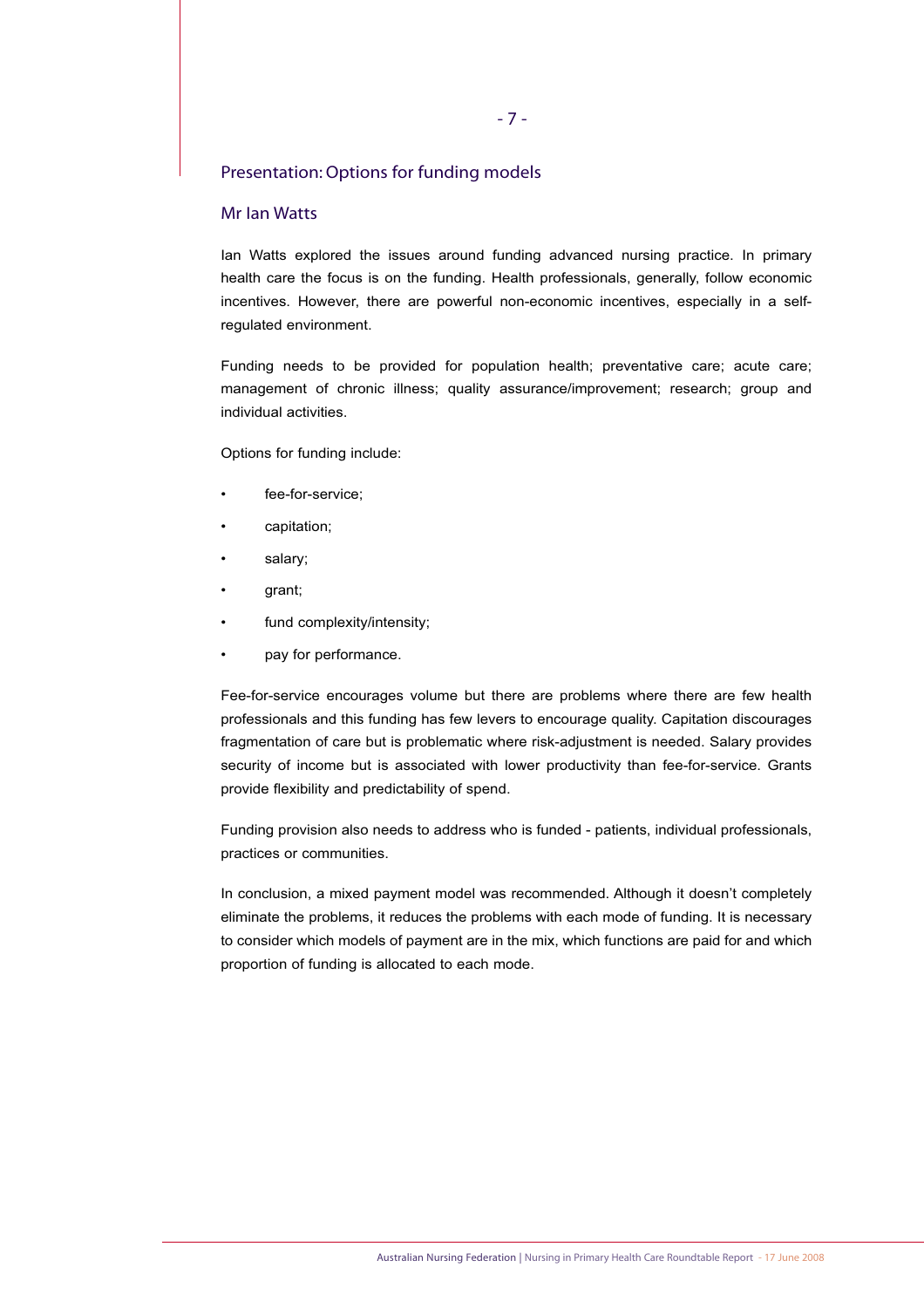#### Nurse Practitioner Vignettes

#### Elissa O'Keefe

Canberra-based Elissa O'Keefe is the only specialist sexual health nurse practitioner currently working in Australia. Elissa, a nurse practitioner for four years, works from the Canberra Sexual Health Centre at Canberra Hospital with predominantly at-risk young people.

Elissa cited two examples of patient care where the territory and federal legislation were in opposition and the effect that it had on the continuity of patient care. The first was the referral of a young woman to a gynaecologist after the return of an abnormal Pap smear. Elissa is limited in her ability to refer a patient to their gynaecologist of choice. This is because she has no provider number and a patient would not be eligible for a Medicare rebate. Elissa was able to refer to the gynaecologist but the process requires a provider number and is 'underwritten' each time using the senior medical specialist's provider number. This necessitates a case discussion with the specialist for every referral even though the complete episode of care is managed by the nurse practitioner. There is a 'double dipping' of consultations.

The second example was of a gay man with genital herpes who required antiviral therapy to suppress herpes. Elissa is able to prescribe the appropriate medication but without a prescriber number and access to Pharmaceutical Benefit Schedule the cost to the patient is \$160 instead of \$30. To avert this cost for the patient these cases are discussed with a medical officer who then has to review patient, write an authority script and make a phone call to the Health Insurance Commission for authorisation. In both cases there is an overuse of clinician time just to navigate access to ongoing care. Elissa said that this could be streamlined by aligning the legislation to grant nurse practitioners a provider and prescriber number.

#### Jane O'Connell

Foundation President of the Australian Nurse Practitioner Association, Jane O'Connell was employed as a nurse practitioner, Emergency Department, at Hornsby Hospital, Northern Sydney from 2004 to 2007.

A nurse practitioner in the NSW Health pilot projects in 1994-1995, Jane would usually see the patients who had long waits and were most likely to leave without being seen. Only 2% of her patients were admitted to hospital and those admitted usually had fractures. The pilot project demonstrated that Jane reduced replication, complaints and waiting times by four hours. Overall, the pilots showed reduced waiting times for category four and five patients from 115 minutes to 23 minutes across the board.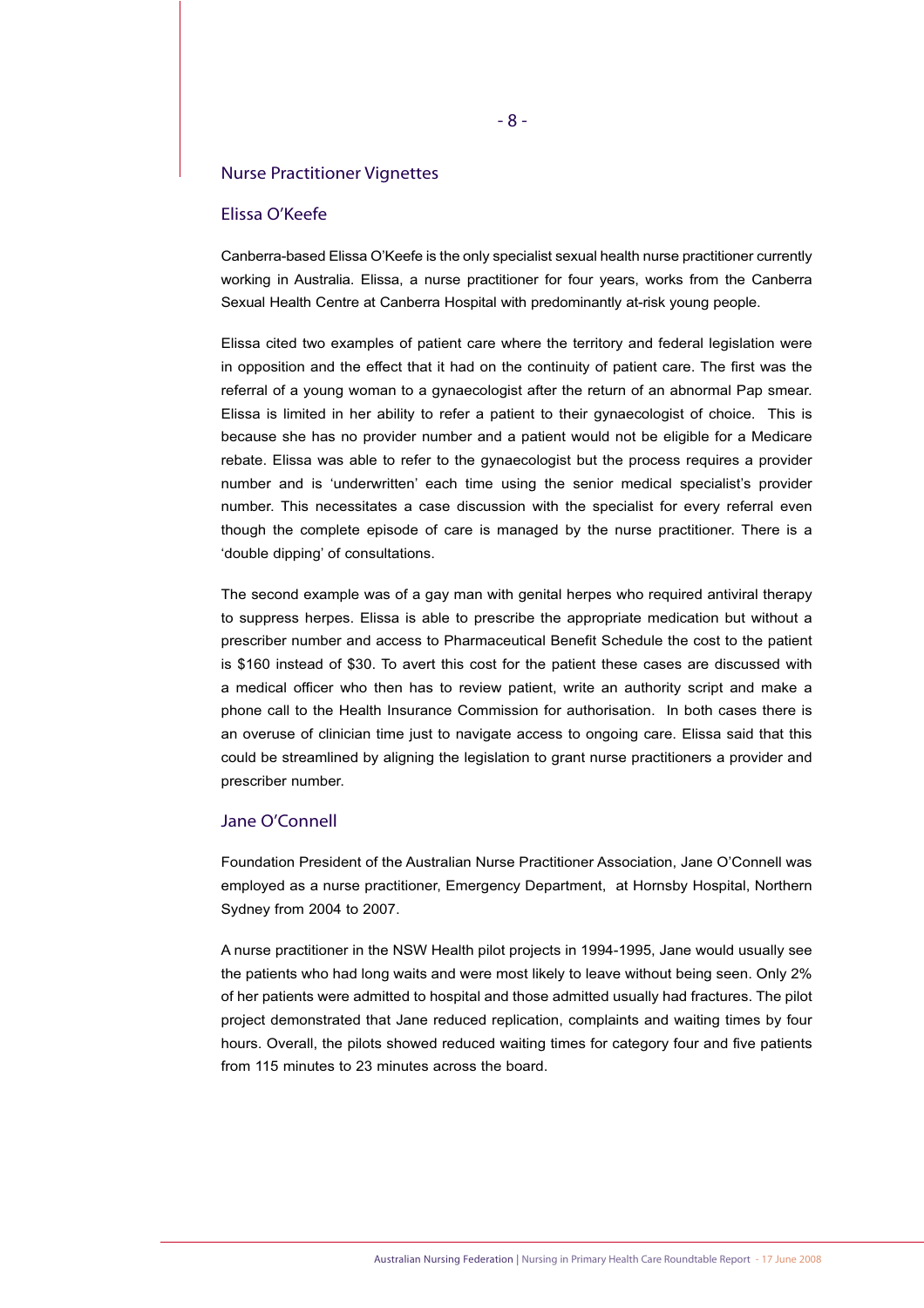Jane had the right to prescribe under state legislation and was able to do so in the public hospital system but was not able to provide subsidised prescriptions for those patients who were not being admitted to the hospital. Jane could write a script for antibiotics for three days although the state would only cover the first three days, not the full five or seven day course of antibiotics, thereby requiring the patient to go back to their GP. This meant that they would have to get an appointment within those three days or they would start to feel better and decide that they didn't need the rest of the course thereby further building up their resistance to antibiotics and increasing the likelihood of recurrence of symptoms.

Regulatory processes need to facilitate not inhibit practice. There needs to be a move away from guidelines and formularies that restrict practice to a scope of practice for each nurse practitioner specialty, acknowledging the medicines that should be included in a standard formulary for a standard scope.

Where diagnostic tests such as an x-ray for a suspected fracture are ordered by a nurse practitioner the patient is required to pay the full amount. Once diagnosis of a fracture is confirmed, should the patient wish to see an orthopaedic surgeon privately, the nurse practitioner would need to send them back to their GP for referral, causing unnecessary inconvenience and additional cost for the patient.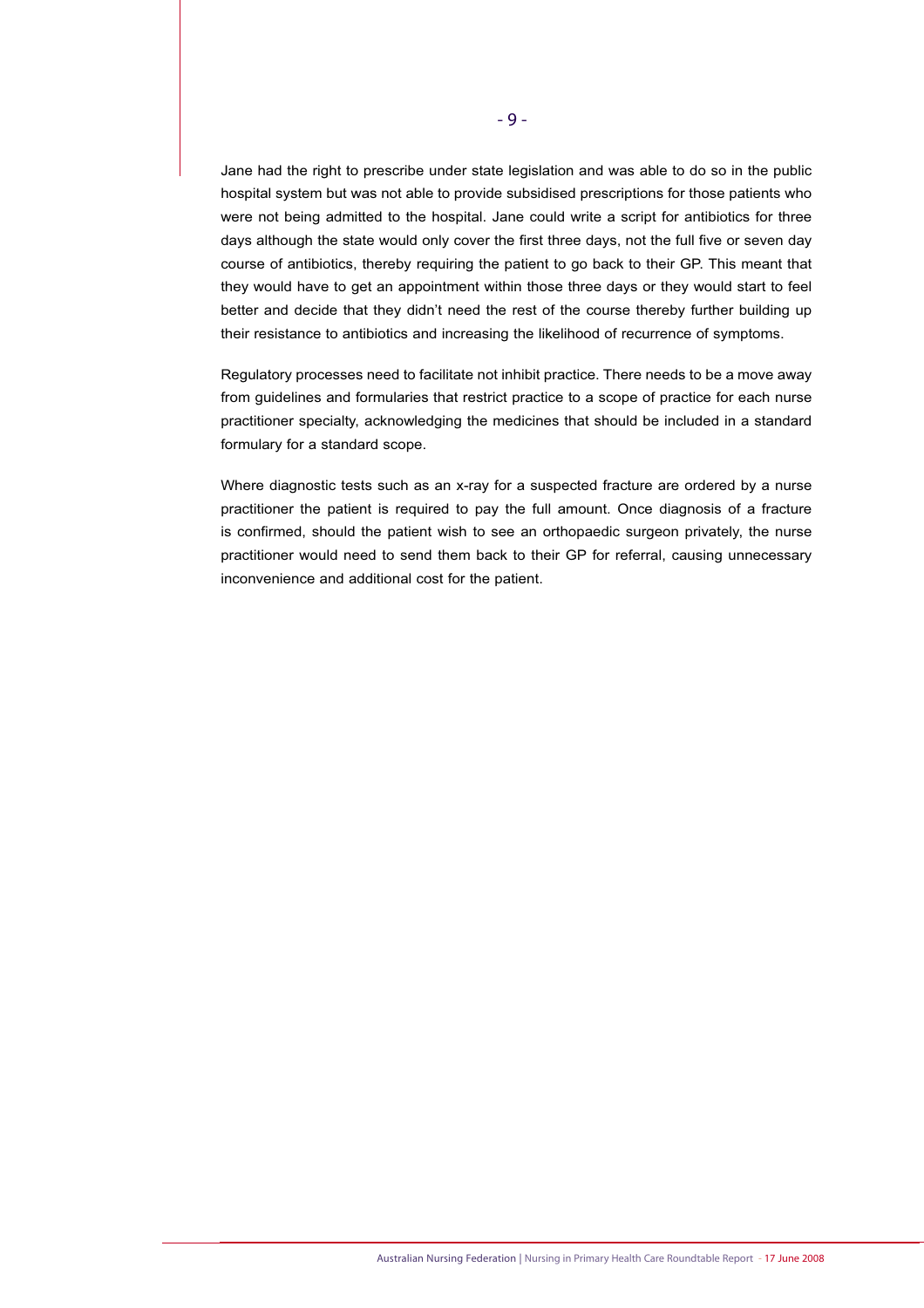#### Speaker Biographies

**Professor Desley Hegney** is Professor of Nursing in the School of Nursing and Midwifery at the University of Queensland (UQ). She is the Director of the Research and Practice Development Centre (a joint research centre between UQ and Blue Care), which is also known as the Australian Centre for Evidence-Based Community Care – a collaborating centre of the Joanna Briggs Institute. Professor Hegney's work for the last 12 years has focused on the primary care environment. Currently she is leading a team which is examining the feasibility and acceptability of nurse-led models of care in general practice (for chronic diseases) funded by the Australian Research Council. She is also involved in the National Health and Medical Research Council funded CCRE in Cardiovascular and Metabolic Disease which is studying the effectiveness of nurse practitioner nurse-led models of care in the Chronic Kidney Disease Clinic at the Princess Alexander Hospital in Brisbane.

Professor Hegney's extensive involvement in the nurse practitioner movement in Australia includes work for the NSW, Queensland and Victorian Nurses Boards in the accreditation of nurse practitioners in rural areas; and design of the first accredited curriculum for nurse practitioners in a primary care environment (rural nursing). She has published extensively in the areas of nursing workforce issues (both urban and rural) and rural nursing, having had practical experience in this area.

**Professor Mary Chiarella's** career spans over 30 years both in the United Kingdom and Australia across a variety of nursing services. Currently the Professor of Clinical Practice Development and Policy Research, Centre for Health Services Management, University of Technology, Sydney, she has just accepted a position as Professor of Nursing at the University of Sydney, to commence in July.

Professor Chiarella's provision of professional expertise to health services, organisations and governments over the years, includes: review of professional practice and boundary issues for Justice Health; membership of NSW Law Reform Commission Division Working Group on minor's consent to medical treatment; founding member of Australian Bioethics Association and the Australian Institute for Health, Law and Ethics; current Co-Chair of Clinical Council of the NSW Clinical Excellence Commission; Chair of Advance Care Planning Steering Group, NSW Health; Chair of Australian Nursing and Midwifery Council; and member of the Hospital Alliance for Research Collaboration, a jointly convened group between the Sax Institute and the Clinical Excellence Commission.

Research interests focus on legal, policy and ethical issues in nursing and health care delivery, with examples including an international review of nursing regulation, an examination of the legal and professional status of nurses, a review and analysis of the disciplinary decisions of the NSW Nurses and Midwives Board, and an international review of policy in end-of-life care. Her current projects are a state-wide review and analysis of models of nursing care and she recently undertook a state-wide review of advanced practice roles for the Nursing and Midwifery Office, NSW Health Department.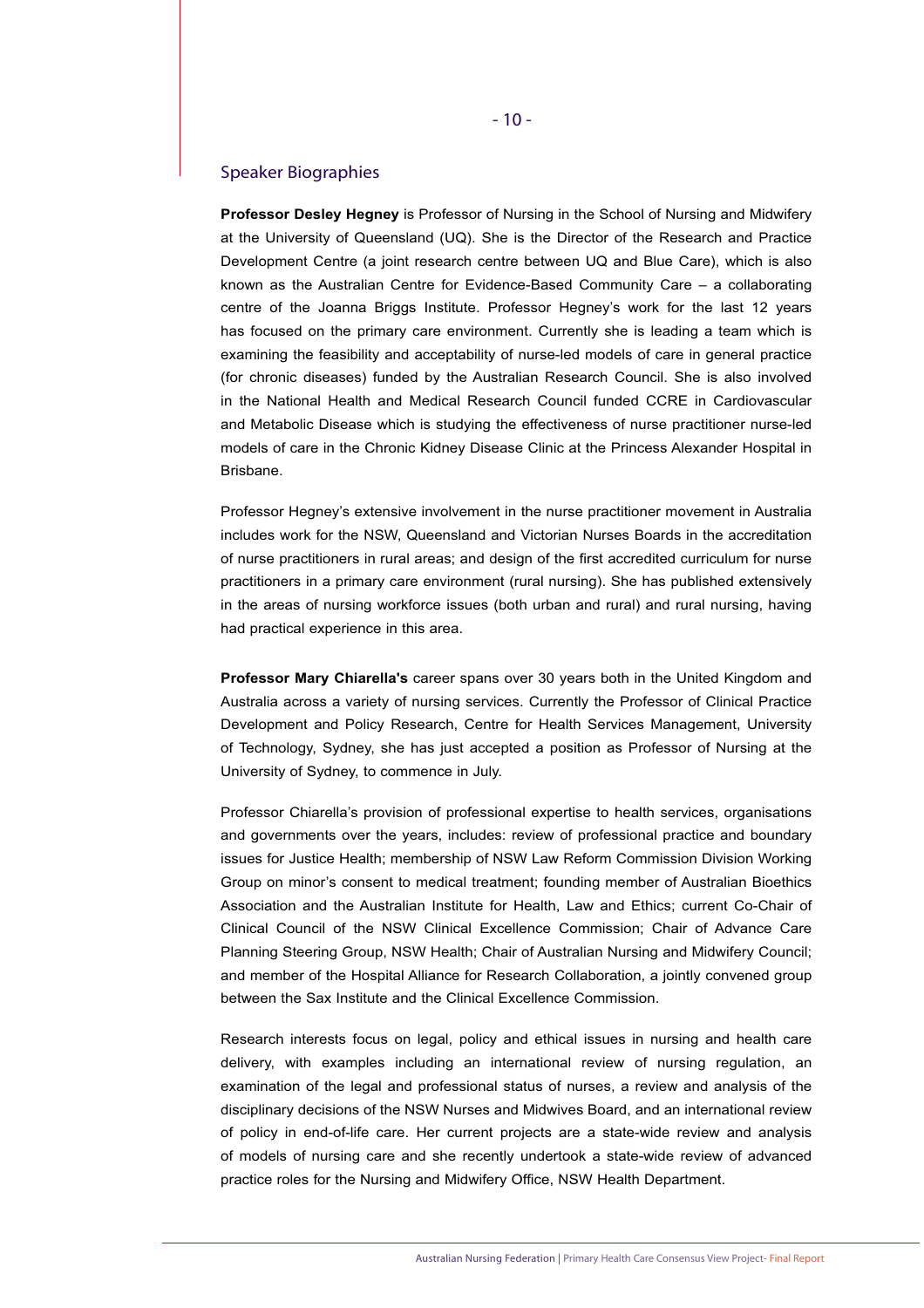**Ms Amanda Adrian** has had many years experience in the health system working in management; safety and quality improvement; nursing; health care, policy development and review; education; law and regulation; policy and bioethics. Ms Adrian is currently the Principal in her own multi-faceted private practice - Amanda Adrian & Associates. The primary locus of her work is in the health and aged care systems, and the tertiary education system; applying her broad range of skills, knowledge, experience and contacts in health policy, law and regulation, ethics, governance, consumer rights, and quality and safety in health care.

She was previously Health Care Complaints Commissioner for NSW and prior to that she was senior officer and manager in the NSW Department of Health. She has had extensive involvement in the development of the role of nurse practitioners in Australia. Steering the focus of health care from provider centred models of care; changing drivers of health policy from the funding models to the community needs; and quality and safety in health care have remained passions and key focal points for her work. She is currently working with Professor Chiarella to complete the second review and analysis of the disciplinary decisions of the NSW Nurses and Midwives Board.

Ms Adrian has a law degree and an arts degree as well as nursing qualifications.

**The Honorable Nicola Roxon** is the Minister for Health and Ageing. She has been a member of Federal Parliament since 1998, representing the western suburbs seat of Gellibrand in Melbourne. Minister Roxon MP previously held the positions of Shadow Minister Children and Youth, Shadow Minister Assisting the Leader on the Status of Women, Shadow Minister for Immigration, Shadow Attorney-General and Shadow Minister for Health.

Minister Roxon MP is an honours law graduate, who worked as an industrial lawyer, union organiser and judge's associate to Justice Mary Gaudron in the High Court of Australia prior to her election to parliament.

**Mr Ian Watts** is the Royal Australian College of General Practice (RACGP) National Manager of General Practitioner Advocacy and Support. Mr Watts leads a small team who work with General Practitioners within the RACGP, particularly the members of the National Standing Committee - GP Advocacy and Support, and the National Expert Committee on Standards for General Practices. His team also includes the staff of the Aboriginal and Torres Strait Islander Health Unit.

Mr Watts has a Masters in Business Administration (Executive) from the Australian Graduate School of Management, a Bachelor of Social Work, and a postgraduate Diploma of Social Planning. He has worked with general practitioners since 1997, including being the Chief Executive Officer of the largest Division of General Practice in Australia. He has also worked in the hospital sector, in a community organisation concerned with the care of people affected by HIV/AIDS, and in both federal and State health departments. Mr Watts interest in the structures and systems of healthcare has led to an abiding interest in the safety of patients in general practice.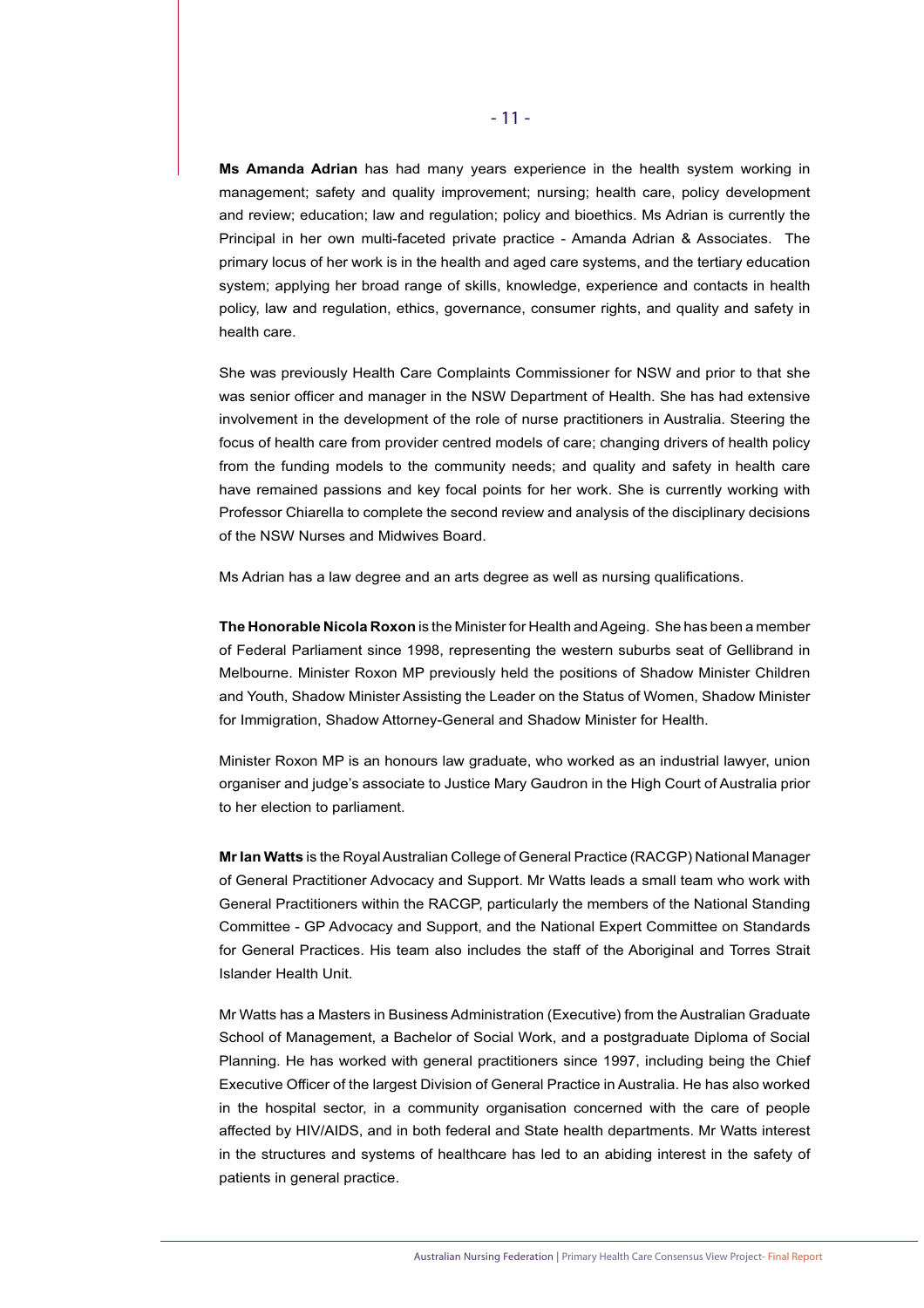## Conclusion

While consensus regarding nurse practitioner access to the Pharmaceutical Benefits Schedule and Medicare Benefit Scheme across the disciplines present was not reached, the Roundtable concluded with an expressed willingness to further explore the current and expanding role of nursing in primary health care. There was a definite desire by all parties to continue the discourse in the interests of enhancing primary health care for the Australian community.